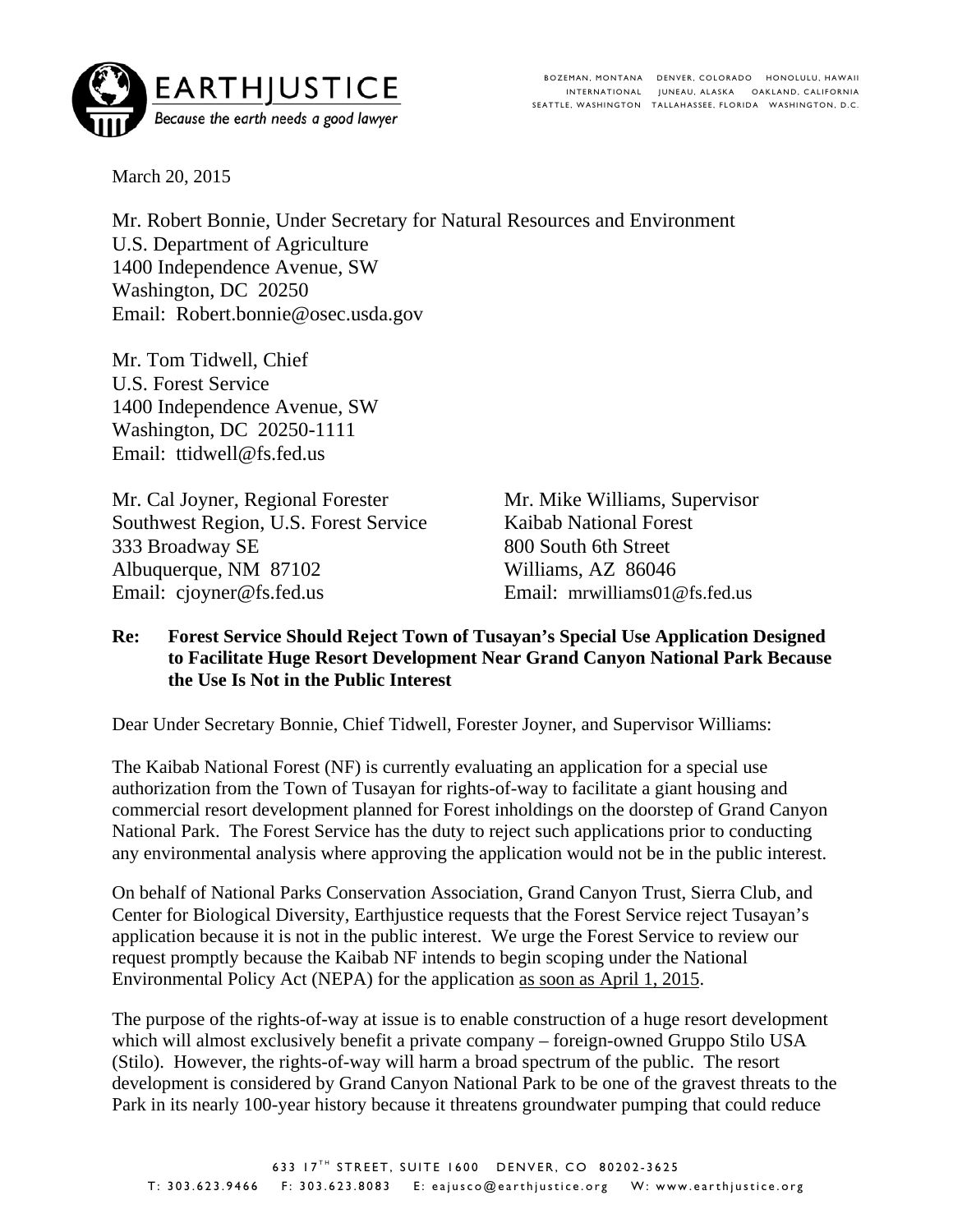most popular entryway for millions of Americans each year to the iconic Park. Groundwater pumping accompanying the development could also lower the aquifer that is the exclusive source of all water for, and is the cultural foundation of, the Havasupai Tribe. The rights-of-way are opposed by nearby businesses, the City of Flagstaff, and a variety of conservation groups, including the undersigned. The development will also transform the forest in the area from an undeveloped landscape to a busy resort complex. The public interest thus strongly supports denial of the application before beginning an environmental analysis that will ignite controversy and will take years to resolve.

# **Legal Background: The Forest Service's Authority to Regulate Special Uses.**

"All uses of National Forest System lands, improvements, and resources, except those authorized by [certain specified] regulations … are designated 'special uses.'" 36 C.F.R. § 251.50(a). Those seeking to conduct a special use on National Forest lands must in most cases "submit a proposal to the authorized officer and must obtain a special use authorization from the authorized officer." Id. A special use authorization is defined as: "a written permit, term permit, lease, or easement that authorizes use or occupancy of National Forest System lands and specifies the terms and conditions under which the use or occupancy may occur." Id. § 251.51.

Before the Forest Service will analyze an application for a proposed use pursuant to the National Environmental Policy Act (NEPA), agency regulations require the Forest Service to undertake two levels of screening. The Forest Service's "initial screening" must "ensure that the [proposed] use meets … minimum requirements applicable to all special uses." Id. § 251.54(e)(1). Among other things, the Forest Service must "ensure" that:

The proposed use will not unreasonably conflict or interfere with administrative use by the Forest Service, other scheduled or authorized existing uses of the National Forest System, or use of adjacent non-National Forest System lands.

<u>Id.</u> § 251.54(e)(1)(v). "Any proposed use ... that does not meet <u>all</u> of the minimum requirements of [36 C.F.R. § 251.54 (e)(1)(i) – (ix)] shall not receive further evaluation and processing. In such event, the authorized officer shall advise the proponent that the use does not meet the minimum requirements." Id. § 251.54(e)(2) (emphasis added).

Where the Forest Service concludes a "proposal ... passes the initial screening," the agency then undertakes a "[s]econd-level screening." Id.  $\S 251.54(e)(5)$ . As part of the second-level screening, the Forest Service "shall reject any proposal … if, upon further consideration, the officer determines," among other things, that:

[t]he proposed use would not be in the public interest … .

Id.  $\S 251.54(e)(5)(ii)$  (emphasis added). Where the special use authorization "does not meet [any of] the criteria" evaluated for second-level screening, the Forest Service need not prepare "environmental analysis and documentation" pursuant to NEPA before rejecting the application. Id. § 251.54(e)(6). Thus, the Forest Service has a duty to reject special use authorization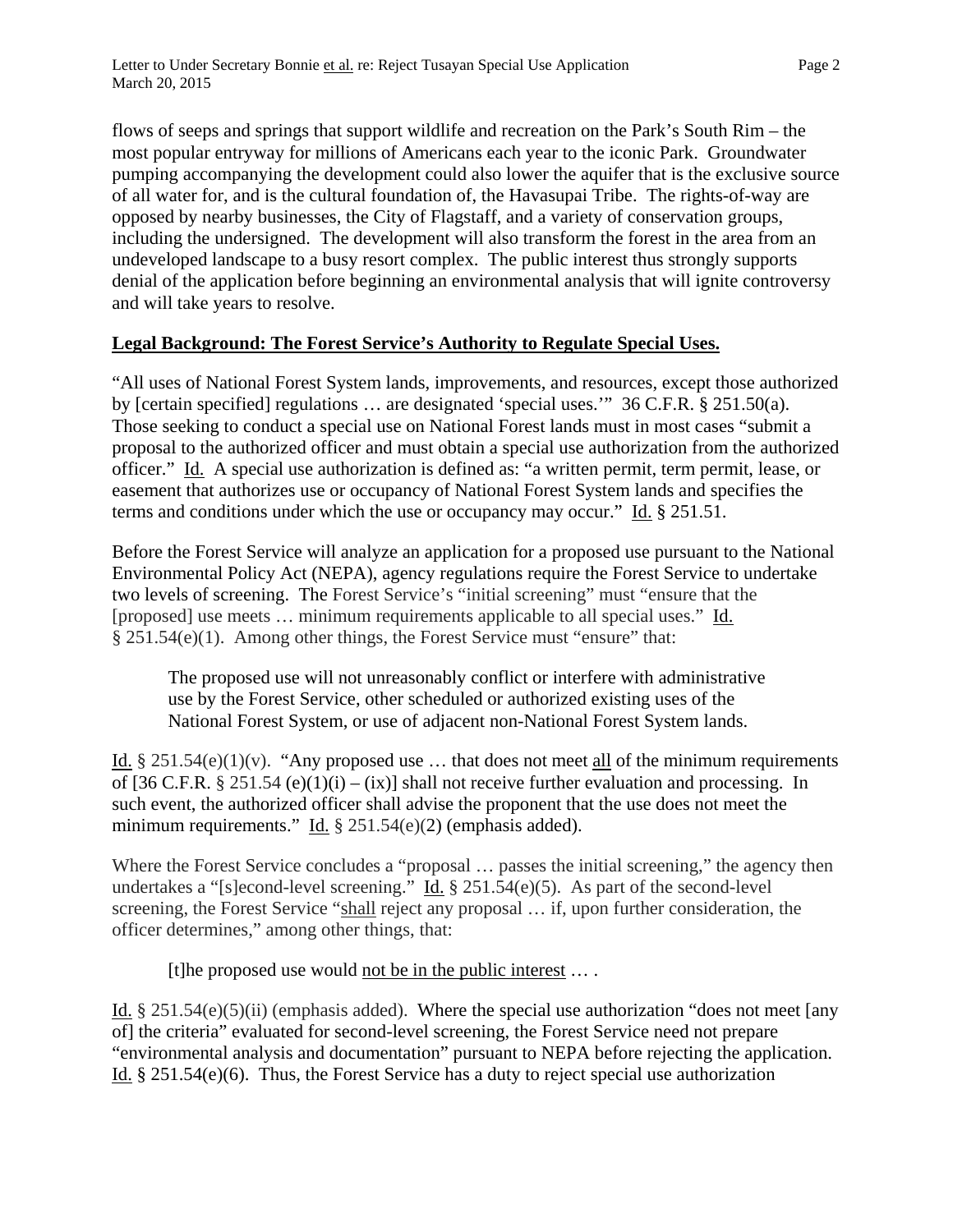The Forest Service has previously rejected proposals as not in the public interest where those proposals would have led to development for private gain at the public's expense. For example, the GMUG National Forest in Colorado in 2009 rejected without NEPA analysis a proposed master development plan for expansion of the Crested Butte ski area. The Forest Service based its rejection on its conclusions, among others: that the local community was deeply divided about the expansion; that the expansion threatened to harm significant natural resource values (roadless lands and wildlife habitat); that the expansion would increase area visitation, thus burdening local infrastructure; and that completing the NEPA process "would require a large commitment" of Forest Service and other agency resources. Letter of C. Richmond, Supervisor, GMUG National Forest to T. Mueller, Pres., Crested Butte LLC (Nov. 5, 2009), attached as Ex. 1.

# **The Town of Tusayan's Special Use Application**

On June 5, 2014, the Town of Tusayan submitted a special use application to the Kaibab NF. See Town of Tusayan, Application For Transportation And Utility Systems And Facilities On Federal Lands (June 5, 2014) (Tusayan Application) at 8, attached as Ex. 2. The purpose and intent of the application, and the reasonably foreseeable impacts of approving it, will be the transformation of two undeveloped properties on the threshold of the Grand Canyon into a major resort facility that could not and would not exist but for the Forest Service's approval.

According to Tusayan's application,

The use requested in this application is in support of the requirements of the Pre-Annexation and Development Agreement (PADA) No. 2011-11-02 … and the First Amendment to the PADA No. 2011-11-02 … between the Town of Tusayan (Town) and Stilo Development Group USA, LP (Stilo). The applicant proposes to make improvements to segments of existing forest roads and construct new segments to provide all weather access and utility service to two in-holding properties (TenX Ranch and Kotzin Ranch). Kotzin Ranch includes land owned by Stilo and the Town, and Ten-X is wholly owned by Stilo.

Id. at 1. The Kotzin Ranch is located just northwest of Tusayan; the ranch's northern boundary is less than a mile from Grand Canyon National Park, and it is less than two miles from the Park's South Rim entrance. The TenX Ranch is to the southeast of Tusayan; the northern boundary of the ranch is less than three miles from the Park's southern boundary.

The rights-of-way Tusayan seeks include the right to:

- improve about five miles of existing dirt road (which can become impassable following rain or snow) into two-lane paved roads 28 feet wide to facilitate year-round, all-weather access to the two parcels;
- construct about one-half mile of new road;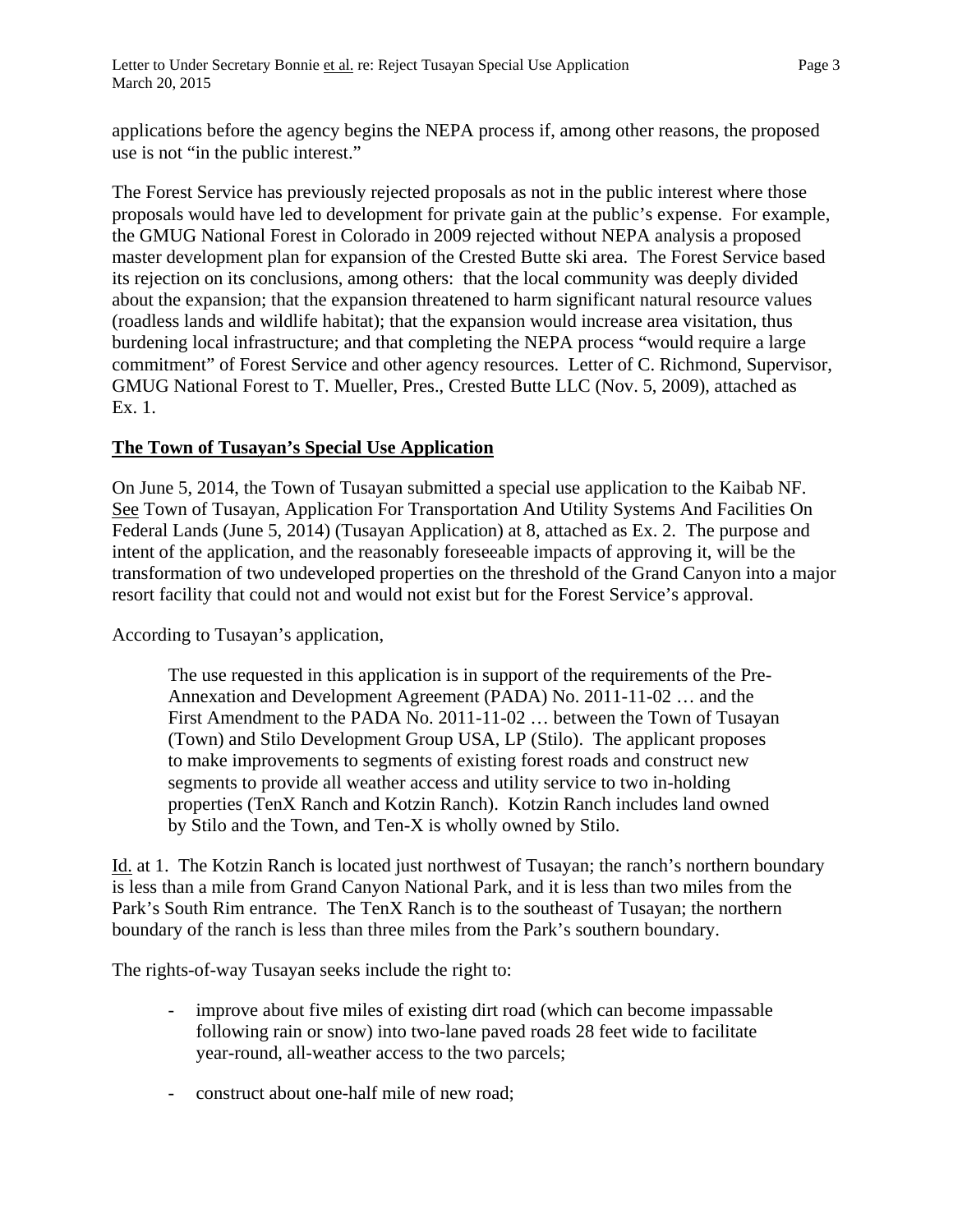- construct and use 16-foot wide shoulders on both sides of the two-lane roads to accommodate utilities;
- construct a further 8-foot wide pedestrian and bike path on one side of the road beyond the utility corridor;
- construct utility lines including:
	- o water transmission and distribution mains;
	- o reclaimed water mains;
	- o sewer mains;
	- o electric lines;
	- o natural gas pipelines; and
	- o telecommunications facilities (for cable, phone and internet).
- construct facilities to assist in the movement of water and sewer flows, including:
	- o two wastewater lift stations, one for the TenX Ranch and one for the Kotzin Ranch, each requiring an area of Forest Service land 100 feet by 100 feet, to convey wastewater flows from the private property; and
	- o two booster pump stations, one for reclaimed water and one for potable water, each requiring an area of Forest Service land 100 feet by 100 feet, to move water to/from TenX Ranch.

Tusayan Application (Ex. 2) at 2-4. "Construction and maintenance funding for the roadway and utilities is the responsibility of Stilo." Id. at 5.

The purpose and effect of the special use authorization is to permit the private development of the two parcels, development that would not and could not occur but for the Forest Service's approval of Tusayan's application. The application states that the nature and scope of the infrastructure that Tusayan seeks is that necessary to permit "anticipated build out" of the TenX and Kotzin Ranches. See id. at 5 ("Utility infrastructure for the private parcels that will be served by these roadways across Forest Service lands will be sized based on the anticipated build out of the private parcels. The utility corridors within the roadway section are of sufficient size to support all of the utility infrastructure contemplated for the private parcels at build out."). The application also explains that without the infrastructure made possible by the special use authorizations, development of the two private parcels cannot occur as planned. "Improved, allweather access is necessary to ascertain reasonable use and enjoyment of these privately held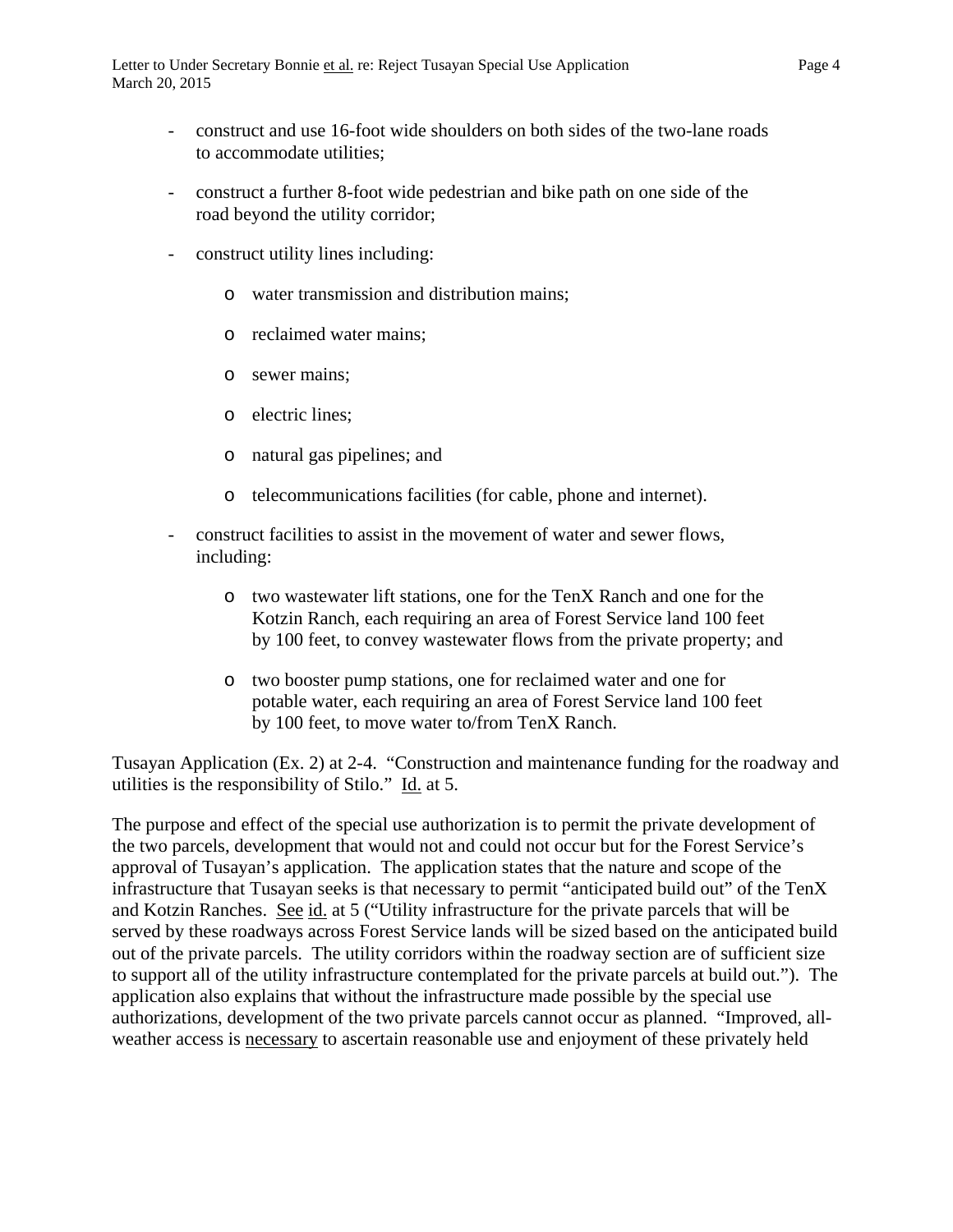lands." Id. at 6 (emphasis added).<sup>1</sup> The First Amendment to the PADA, which the special use application states it was submitted to support, defines the easements Tusayan seeks as "necessary infrastructure" for Stilo's development of the Kotzin and TenX parcels. See First Amendment to the PADA No. 2011-11-02 (Jan. 22, 2014) at 2-4 (emphasis added), excerpts attached as Ex. 3.

The only public benefit the application identifies is "improved access to the in-holdings, and the surrounding lands of the Kaibab National Forest." Tusayan Application (Ex. 2) at 7 (emphasis added). Access on dirt roads to the parcels already exists; the "improved access" is only necessary to turn the parcels into developed resort properties.

### **Stilo's Development Plans for the Two Parcels**

i<br>Li

In 2014, Tusayan adopted a plan that describes the anticipated build-out of the properties that the special use authorization is designed to enable. That build-out includes more than 2,000 new housing units and more than 120 acres of commercial development. Such development would hugely expand the commercial footprint of Tusayan (which is now less than 150 acres) and could increase by more than ten-fold the town's population.

The plan states that "approved zoning for [the Kotzin and TenX] parcels allows a maximum of 2,176 dwelling units (446 single family units and 1,730 multi‐family units, which includes 300 dormitory rooms)." Town of Tusayan, Tusayan General Plan 2024 (Apr. 16, 2014) at 26, attached as Ex. 4. The National Park Service noted that Stilo's legal representative projected the development would increase Tusayan's population from 550 to between 5,500 and 6,000, and that others have estimated a population increase to as high as 8,000. Grand Canyon National Park, Issues and Concerns Regarding Proposed Groundwater Developments Near the South Rim, Grand Canyon National Park (June 6, 2012) (GCNP Report) at 8-9, attached as Ex. 5.

The plan also anticipates significant commercial development for a resort at the two sites. Much of the Kotzin Ranch and TenX Ranch parcels are zoned PC, or "planned community," permitting more than 120 acres of commercial development on the properties. "The potential on the Kotzin Ranch parcel is for 77.1 acres of commercial development. The development plan for the TenX Ranch parcel would allow 44.4 acres of commercial development. It should be noted that a substantial portion of the permitted commercial development on these two parcels is projected to be lodging (i.e. hotel, resort hotel or motel)." Tusayan General Plan 2024 (Ex. 4) at 36-37. The entire footprint of the existing Town of Tusayan, not including the two parcels, is 144 acres. The General Plan places no limits on the square footage that could be built on the 120 acres zoned for commercial development.

Stilo's promotional materials confirm the nature and breadth of the residential and commercial facilities whose construction will be made possible by the special use authorization. According to Stilo's website:

<sup>1</sup> The only conceivable purpose for Tusayan seeking all-weather road access, water and sewer connections, and electricity for the two parcels is to serve the massive private development of those lands to suit Stilo's plans.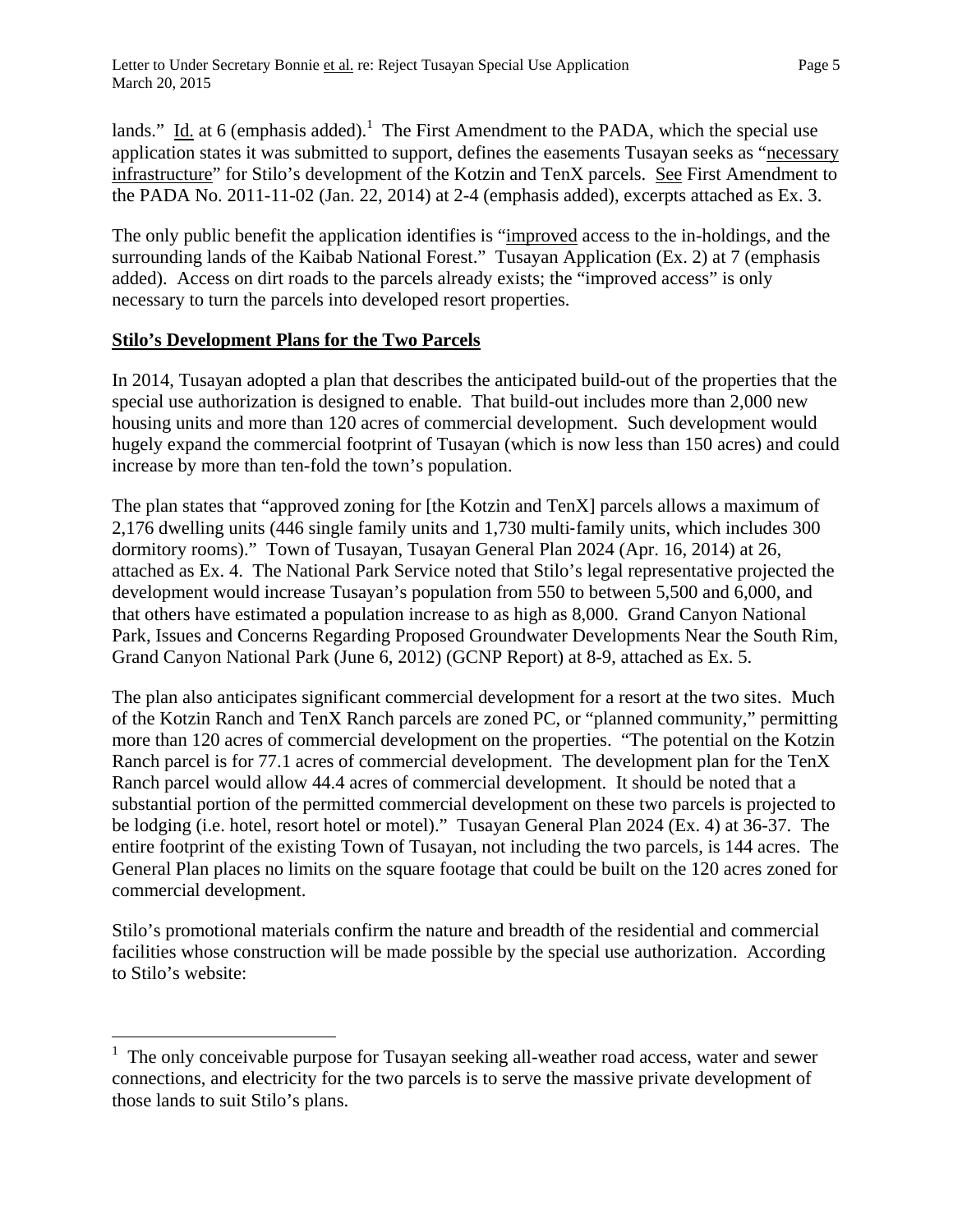The 65 [hectare] Kotzin Ranch property is planned for a wide range of visitor services that will include lodging, a pedestrian-orientated retail village, an Insight educational campus, a Native American Cultural Center, a conference hotel, other services and limited residential uses.

The 78 [hectare] TenX Ranch, located just east of Tusayan, is planned as a residential community for area residents of the Grand Canyon region. Housing diversity will include single-family homes, apartment, condominiums and townhouses. A recreational vehicle park will be included as a replacement for the Camper Village RV Park and land is reserved for parks, trails, houses of worship and other community amenities. Neighborhood commercial services are conveniently located on site for area residents. A dude ranch and spa hotel are planned for the southern tip of the property. ….

The Town Council approved the re-zoning of the … properties in November of 2011 allowing for the contemplated land uses.

Gruppo Stilo USA, Under Development United States, Grand Canyon, Arizona USA, available at http://www.gruppostilousa.it/UNITED\_STATES.html (last viewed Mar. 20, 2015), attached as Ex. 6. Media reports indicate that the resort's commercial space will total at least three million square feet, or about the footprint of ten average Walmarts, and that development plans include a "water park."<sup>2</sup>

# **The Forest Service Must Reject the Town of Tusayan's Special Use Application Because It Is Not In The Public Interest.**

Because the purpose and effect of the easements sought is to make possible the build-out of Stilo's mammoth development, the Forest Service must consider whether making that development possible is in the public interest and whether the development will unreasonably conflict and interfere with adjacent non-National Forest System lands. See 36 C.F.R. § 251.54(e)(1)(v) & (e)(5)(ii). The evidence overwhelmingly demonstrates that the development

i<br>Li 2 J. Cart, "National Park Service calls development plans a threat to Grand Canyon," Los Angeles Times (July 6, 2014), available at http://www.latimes.com/nation/la-na-grand-canyon-20140706-story.html (last viewed Mar. 20, 2015) (Stilo's development "would add 2,200 homes and 3 million square feet of commercial space to a town two blocks long."), attached as Ex. 7; A. Nagourney, "Where 2 Rivers Meet, Visions for Grand Canyon Clash," New York Times (Dec. 3, 2014), available at http://www.nytimes.com/2014/12/04/us/where-2-rivers-meet-visions-forgrand-canyon-clash.html?  $r=0$  (last viewed Mar. 20, 2015) ("A group of Italian developers is planning three million square feet of retail construction, plus 2,200 homes, in Tusayan, a newly incorporated village with a population of just 587 at the entrance to the park …."), attached as Ex. 8; E. Betz, "Park Service to Tusayan: Where is the water?," Arizona Daily Sun (Feb. 28, 2014), available at http://azdailysun.com/news/local/govt-and-politics/park-service-to-tusayanwhere-is-the-water/article\_f4e96ff2-a043-11e3-bbf0-0019bb2963f4.html (last viewed Mar. 20, 2015) (town plan for the two parcels includes a water park), attached as Ex. 9.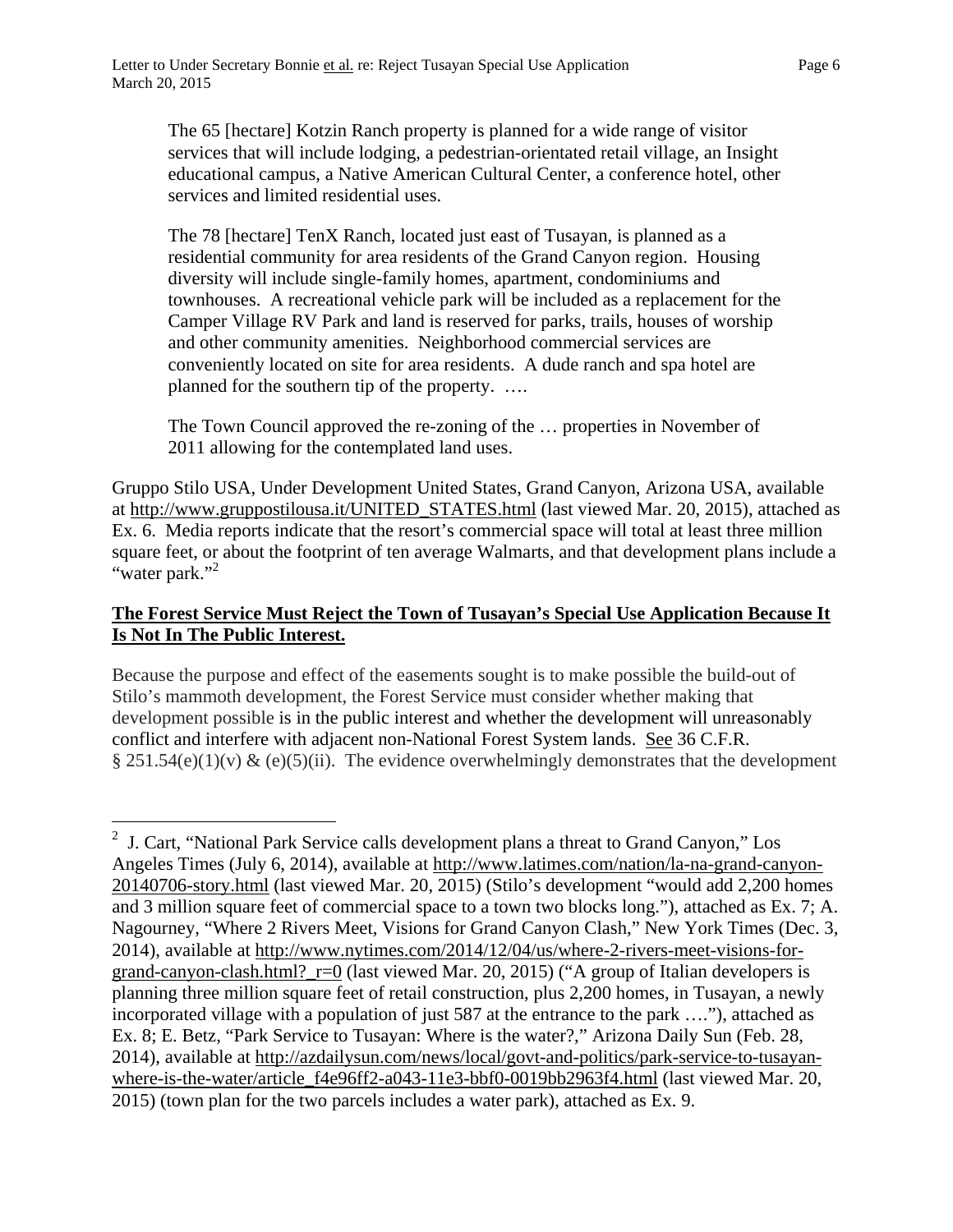is not in the public interest and that it will unreasonably conflict and interfere with the protection of Grand Canyon National Park.

First and foremost, building the resort the easements will make possible threatens the water that is the lifeblood of springs that nourish wildlife and habitat within Grand Canyon National Park. This is so because the most likely source of water for the giant commercial development and the thousands of new residents and overnight guests is groundwater pumping from the regional aquifer. Stilo has repeatedly refused to commit to not using groundwater to supply the development, although it claims it is exploring other potential water sources.

Continued flow from the springs below the Grand Canyon's South Rim depends on groundwater supply from the Redwall-Muav regional aquifer, which underlies the Town of Tusayan and which has been tapped to provide for the Town's water demands. Groundwater pumping in Tusayan is almost certain to have a direct negative effect on spring flows in Grand Canyon National Park. Modeling done in 1999 to assess a prior version of Stilo's development projected that 50 years of groundwater pumping at 300 gallons per minute (gpm) in Tusayan would reduce spring flows at critical springs in the Park – including Indian Gardens by 14% and at Hermit Spring by 8% – and would also reduce annual flows at Havasu Spring within the Havasupai Reservation by about 275 acre-feet per year.<sup>3</sup> The pumping rate required to satisfy the water demands of the Stilo development is likely to be much higher than 300 gpm, potentially resulting in even greater reductions in flows of springs and seeps.<sup>4</sup>

Flow reductions to South Rim springs gravely threaten the wildlife and visitors that rely on them. In a report prepared to evaluate the impacts of Stilo's proposal, the Park's Division of Science and Resource Management warned that "[r]educing spring flows can ... make perennial springs intermittent or seasonal, harming or eliminating spring-obligate species or endemic flora and fauna that do not have the ability to spread across the arid landscape to a more suitable location. Reliable sources of water to backcountry hikers and wildlife may be threatened, creating a hazard to human safety and the health of animal communities." GCNP Report (Ex. 5), at 24. Species diversity in the Park is 100 to 500 times greater near springs than in surrounding habitats. Id. at 5. The impacts of groundwater pumping would exacerbate effects to springs and seeps likely to be caused long term by reductions in precipitation resulting from climate change.

The development also threatens the "life-blood of the … the Havasupai." Bureau of Reclamation, North Central Arizona Water Supply Study (2006), at 17. The Havasupai people rely on flows from the Redwall-Muav aquifer into Havasu Creek for their water supply. And the Havasupai Reservation contains dozens of other springs and seeps that help meet local water demands and that "are of paramount importance for cultural and religious purposes." Id.

<sup>&</sup>lt;sup>3</sup> Errol L. Montgomery & Assocs., Supplemental Assessment of Hydrogeologic Conditions and Potential Effects of Proposed Groundwater Withdrawal, Coconino Plateau Groundwater Subbasin, Coconino County, Arizona (1999) at 49-50, excerpts attached as Ex. 10.

<sup>&</sup>lt;sup>4</sup> In 2011, Tusayan's wells were pumping 123 gpm of water to serve approximately 500 residents and commercial businesses in a town 142 acres in size. GCNP Report (Ex. 5), at 7-8. A ten-fold increase in population and the addition of 120 acres of commercial space would very likely increase water demand well above the 300 gpm withdrawal that was modeled in 1999.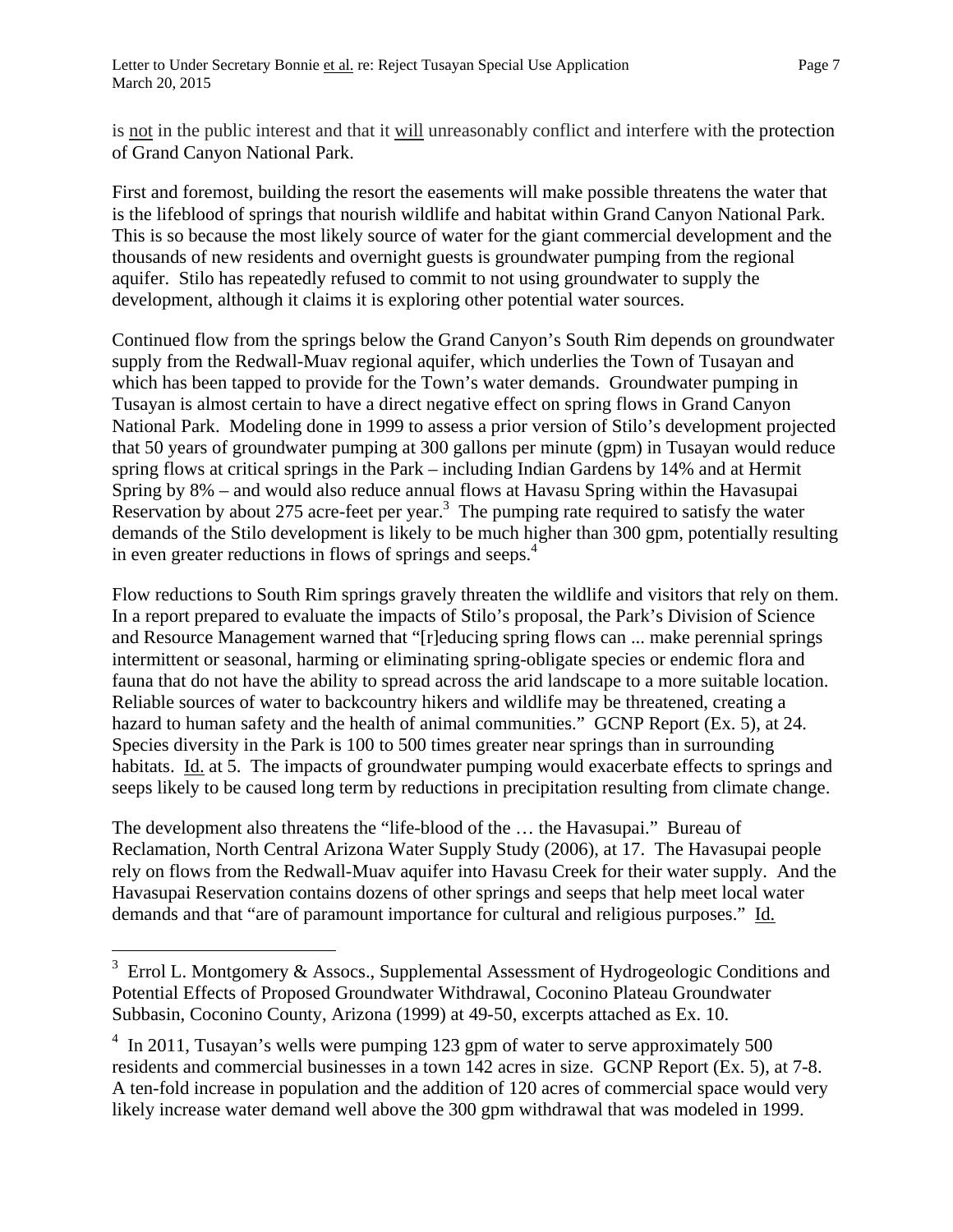Springs and seeps on the Reservation provide water not only for domestic and cultural purposes but also for livestock, wildlife and unique riparian habitats. Flows from these waters are threatened if Stilo taps into the regional aquifer to meet its water demands.

The easements, and the development they are intended to make possible, are also likely to harm resources beyond Grand Canyon National Park's water and wildlife. The Park's superintendent, David Uberuaga, has stated that the Tusayan development threatens to harm the Park's night sky with light pollution, and will degrade visitor experience in the park by causing increased noise, increased crowding in the Park, and more use by jets of the airport in Tusayan.<sup>5</sup> The Park Service believes that Stilo's proposal could result in the Park's infrastructure becoming further overwhelmed. Superintendent Uberuaga testified to these impacts in 2011:

With a large residential community on the boundary of the park, and with increased visitation will come additional operational demands on park infrastructure and staff that provide emergency services, law enforcement, visitor programs, maintenance and other visitor related services such as the visitor transportation system, and on the local clinic and school – both located within the park boundary.

Beyond water, wildlife, visitor experience, park infrastructure … and the long term impacts that can occur to these resources, we are also greatly concerned about park vegetation – such as the invasion and spread of exotic species; for cultural sites – knowing that increased development and additional roads can lead to looting of archeological sites both within and outside of the park; threats to proposed wilderness adjacent to the South Rim that could be impacted by degraded air quality, noise impacts to natural sounds, impacts to view sheds and vistas from installation of infrastructure, and clearing and grading for roads to name just a few. We are also concerned about large increases in visitation and local populations and how we might manage those with limited resources and an aging infrastructure. What will be the environmental and fiscal effects … we don't know, as no analysis has taken place, and concerns that we and others have expressed, have not been addressed in an adequate manner.

Ecological processes cross park boundaries, and park boundaries may not incorporate all of the natural resources, cultural sites, and scenic vistas that relate to park resources or the quality of the visitor experience. Therefore, activities proposed for adjacent lands may significantly affect park programs, resources, and values.

Remarks by Superintendent David V. Uberuaga, Grand Canyon National Park, presented to the Tusayan Town Council (Oct. 26, 2011) at 3, attached as Ex. 11

For all of these reasons, Superintendent Uberuaga has declared the private development, for which the Kaibab NF's approval of the special use authorization is the "on/off switch," to

<sup>&</sup>lt;sup>5</sup> See A. Nagourney, "Where 2 Rivers Meet, Visions for Grand Canyon Clash" (Ex. 8).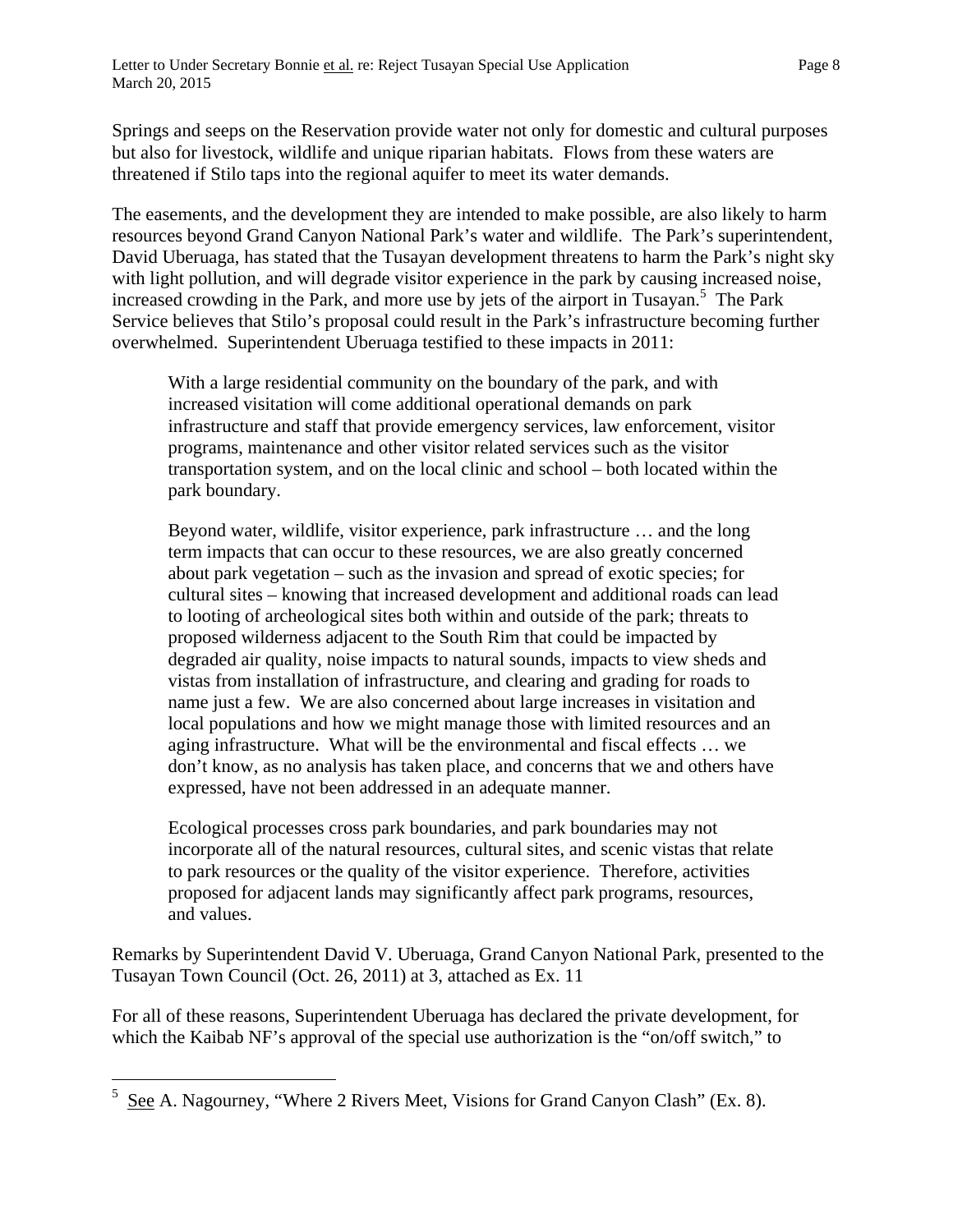"constitute [one of] the greatest threat[s] to the Grand Canyon in the 96-year history of the park."6

For similar reasons, representatives of the Havasupai Tribe – whose culture and life are based on the waters of Havasu Creek that spring from the at-risk aquifer – have expressed grave concerns about the impacts of the Forest Service special use authorization that is designed to facilitate Stilo's proposed resort development.<sup>7</sup>

Stilo's planned development also threatens to harm the Kaibab NF's resources through increased vehicle traffic, noise, lights, and air pollution. The TenX Ranch has been identified as providing habitat for fawning antelope, and is directly adjacent to Forest Service lands that include elk calving grounds, deer and antelope fawning grounds, and an "important wildlife water source." See U.S. Forest Service, Final EIS for Tusayan Growth (Aug. 6, 1999) at 200-203, excerpts attached as Ex. 14.

The threat of these myriad impacts has prompted significant public opposition to the resort development and to the Forest Service's approval of the easement application. Just this month, the nearby city of Flagstaff adopted a resolution opposing the Forest Service's intent to approve the special use authorization, citing the threat to the city's businesses and the environment.<sup>8</sup> A prior effort by Stilo to develop a similarly grandiose resort complex near Tusayan – the so-called "Canyon Forest Village" proposal – ended in 2000 when Coconino County voters rejected a rezoning proposal necessary for the project to go forward, reflecting the depth of local opposition.

Conservation groups, including the undersigned, have long opposed the development – and the Forest Service's approval of any easements to facilitate it – due to development's potential impact to the Park's water and other resources.

 6 D. Roberts, "Who Can Save the Grand Canyon?" Smithsonian Magazine (Mar. 2015) ("Taken together, the proposed Tusayan and Escalade developments are unprecedented, says Dave Uberuaga, superintendent of Grand Canyon National Park: 'These two projects constitute the greatest threat to the Grand Canyon in the 96-year history of the park'"), available at http://www.smithsonianmag.com/arts-culture/who-can-save-the-grand-canyon-180954329/ (last viewed Mar. 20, 2015), attached as Ex. 12.

 $\frac{7}{1}$  See letter of M. Vick, attorney for Havasupai Tribe, to N. Larson, Kaibab NF (Mar. 13, 2013) at 1 (urging the Forest Service to prepare an EIS to examine the potentially significant impact of the Forest Service's approval of a special use authorization due to the potential impacts "from the proposed development to Havasupai water resources and to the cultural resources in the area of [the Tribe's] aboriginal territory"), attached as Ex. 13. The undersigned groups do not speak for the Havasupai Tribe. We urge the Forest Service to coordinate and consult directly with that sovereign government on this issue.

 $8$  City Council of the City of Flagstaff, Resolution No. 2015-08 (Mar. 10, 2015), attached as Ex. 15.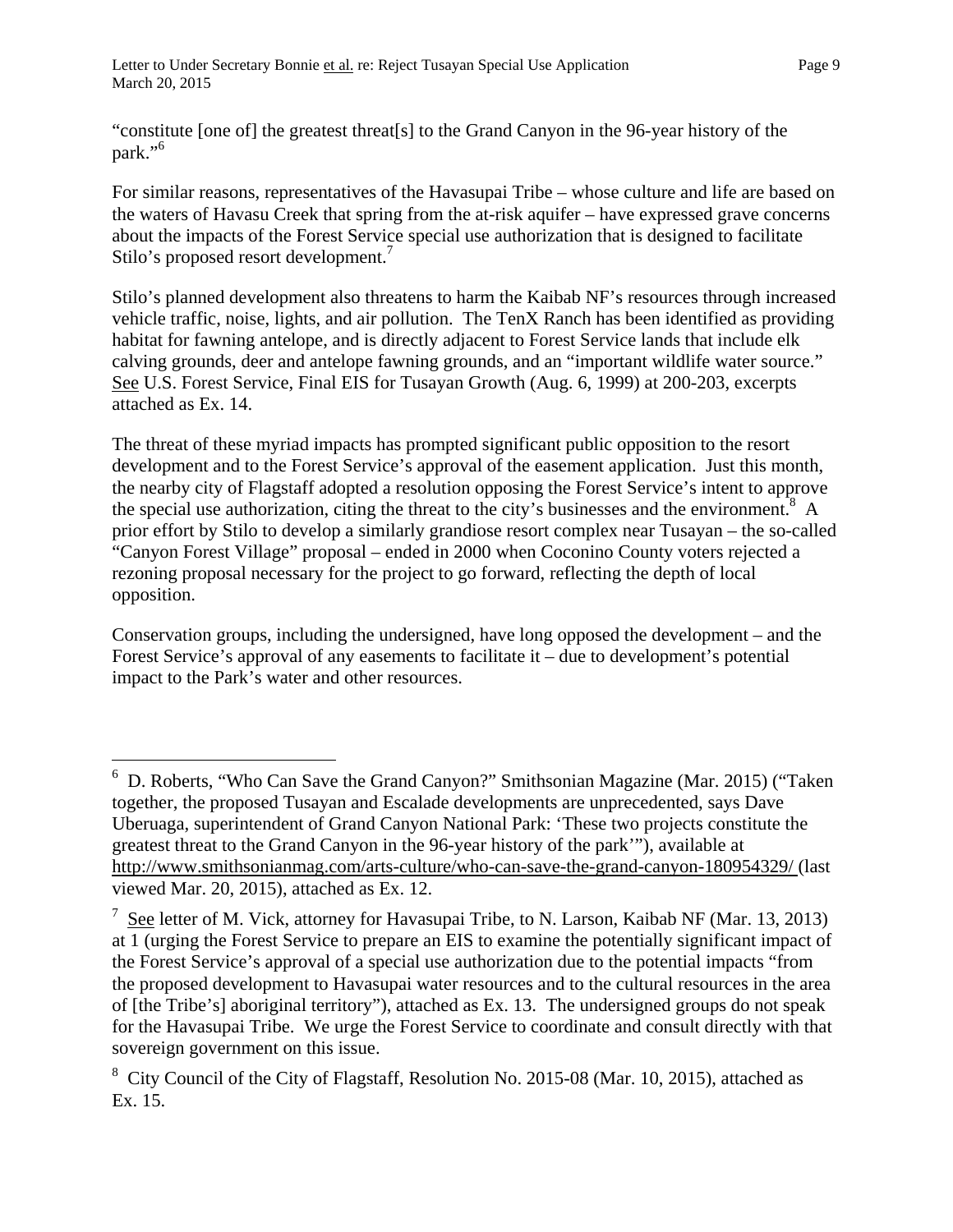In fact, beyond the private interests of Stilo and some businesses in Tusayan (the smallest town in Arizona), it is difficult to locate any voices that argue in favor of the massive development that the Forest Service's special use authorization is designed to enable.

There is thus ample basis for the Forest Service to conclude that approving Tusayan's special use application is not in the public interest, and no rational basis exists to conclude otherwise. As with the Crested Butte ski area expansion rejected by the Forest Service, the Tusayan proposal is deeply controversial, is opposed by local communities, would likely further stress local and Park infrastructure, will transform a rural landscape into an intensely-developed resort, and will require a significant commitment of resources to complete the NEPA process. Most importantly, the proposed easements represent a significant threat to a unique, irreplaceable, and iconic landscape and crown jewel national park – the Grand Canyon – and the water upon which its wildlife relies to survive. For these same reasons, approving the easements would unreasonably conflict and interfere with the protection of Grand Canyon National Park and adjacent lands, further requiring that the application be denied.

We therefore urge the Forest Service to reject the Town of Tusayan's special use application before commencing a NEPA process.<sup>9</sup> We further request the opportunity to meet with the Forest Service to discuss this issue as soon as possible.

Thank you for your time. Please contact me at 303-996-9622 or at tzukoski@earthjustice.org if you have any questions about this matter.

Sincerely,

 $4372$ 

Edward B. Zukoski, Staff Attorney Christopher D. Eaton, Associate Attorney

Attorneys for

i

National Parks Conservation Association Grand Canyon Trust Sierra Club Center for Biological Diversity

<sup>9</sup> If the Forest Service nonetheless decides to undertake a NEPA review, the agency must prepare an environmental impact statement (EIS). As noted, the purpose and reasonably foreseeable effect of the special use application is to facilitate Stilo's resort development. Because approving the special use application is certain to have significant impacts, regulations and caselaw require preparation of an EIS.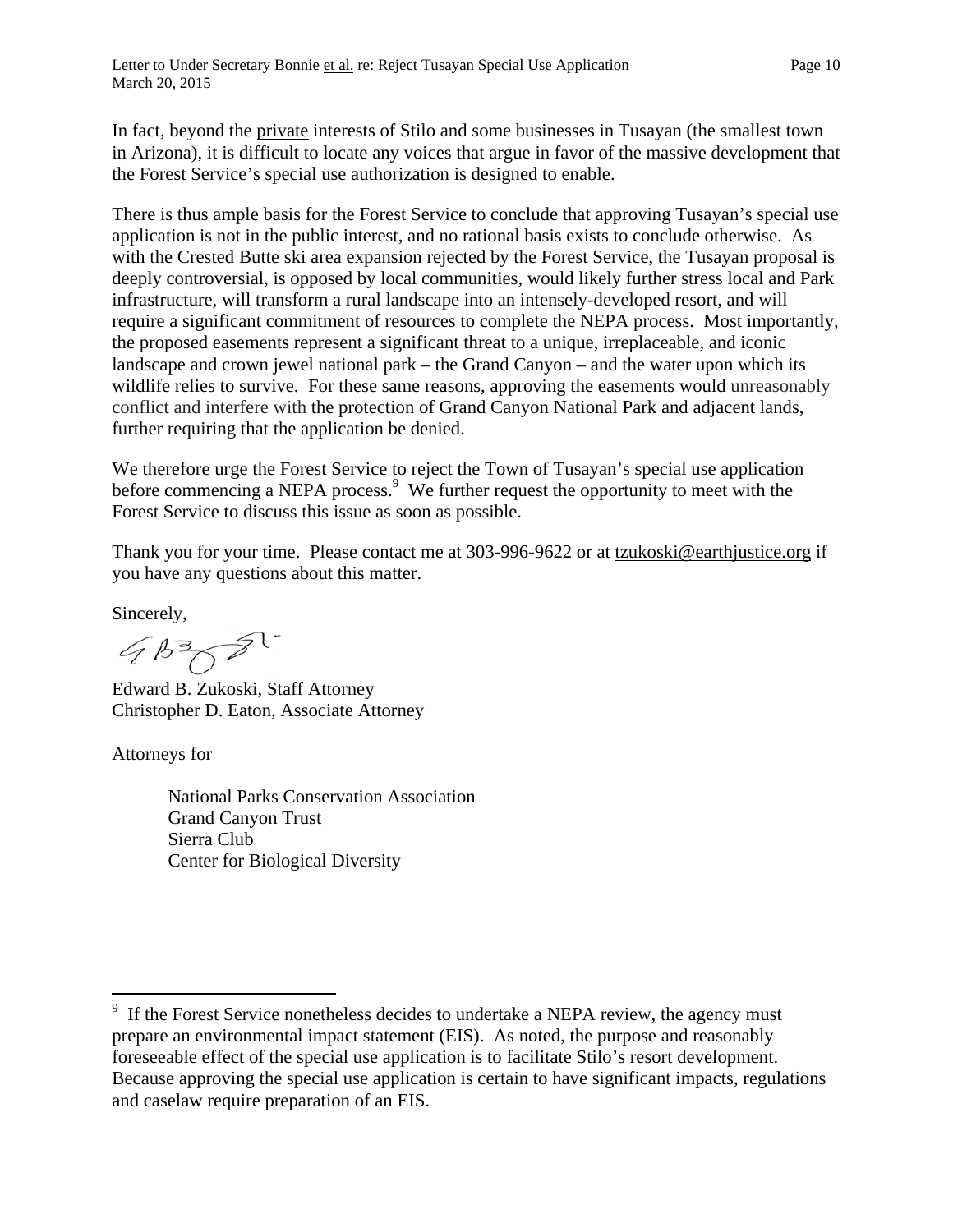cc: The Hon. Rex Tilousi, Chairman, Havasupai Tribe The Hon. Sally Jewell, Secretary, Department of the Interior Mr. Michael Bean, Acting Ass't Sect'y for Fish, Wildlife and Parks, Dep't of the Interior Mr. Jonathan Jarvis, Director, National Park Service Ms. Sue Masica, Regional Director, Intermountain Region, National Park Service Mr. David Uberuaga, Superintendent, Grand Canyon National Park Ms. Margaret J. Vick, General Counsel, Havasupai Tribe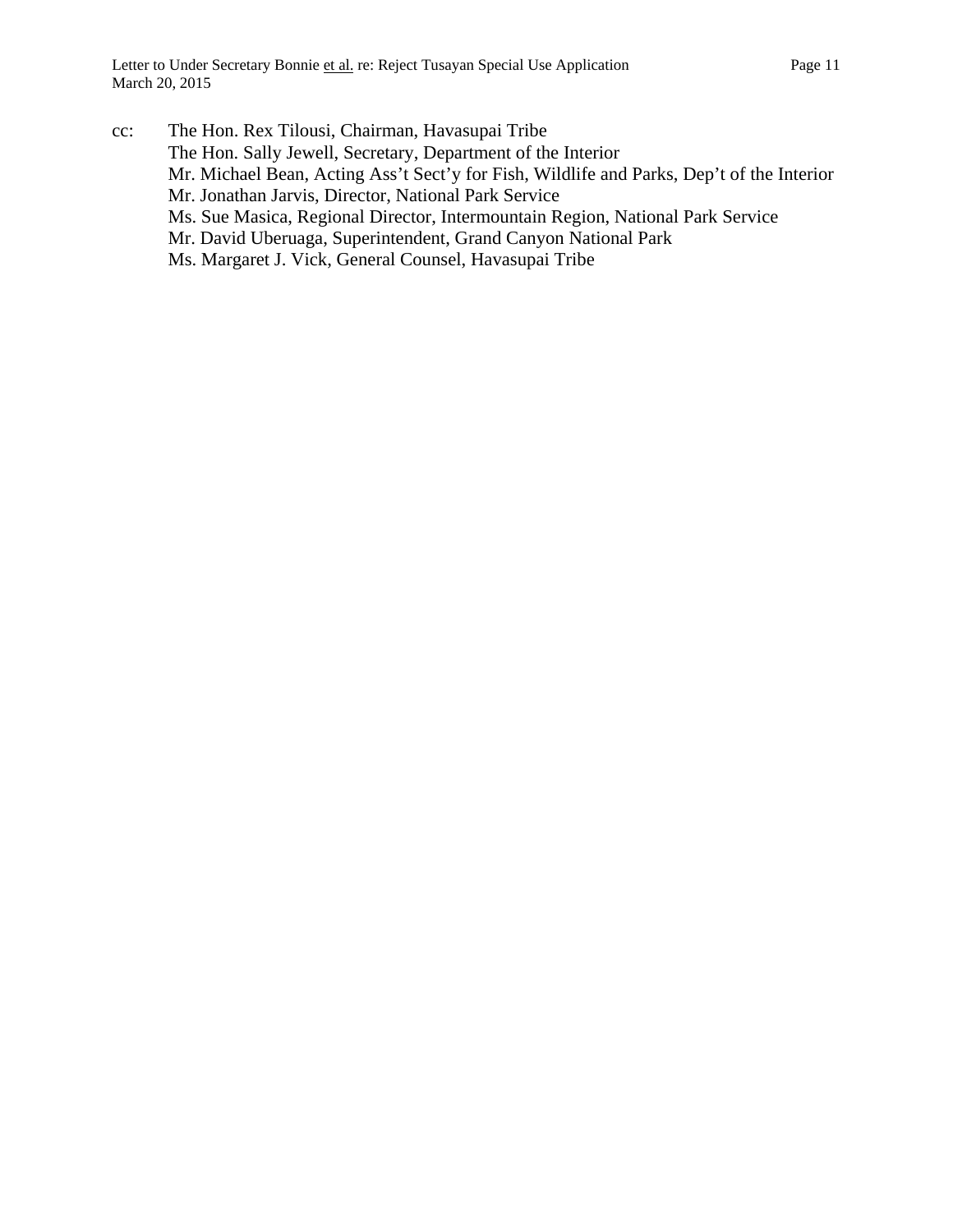#### **TABLE OF EXHIBITS**

*(Exhibits are provided on disc only with hard copy of letter)* 

Exhibit 1. Letter of C. Richmond, Supervisor, GMUG National Forest to T. Mueller, Pres., Crested Butte LLC (Nov. 5, 2009) Exhibit 2. Town of Tusayan, Application For Transportation And Utility Systems And Facilities On Federal Lands (June 5, 2014) Exhibit 3. First Amendment to the PADA No. 2011-11-02 (Jan. 22, 2014) (excerpts) Exhibit 4. Town of Tusayan, Tusayan General Plan 2024 (Apr. 16, 2014) Exhibit 5. Grand Canyon National Park (GCNP), Issues and Concerns Regarding Proposed Groundwater Developments Near the South Rim, Grand Canyon National Park (June 6, 2012) Exhibit 6. Gruppo Stilo USA, Under Development United States, Grand Canyon, Arizona USA, available at http://www.gruppostilousa.it/UNITED\_STATES.html (last viewed Mar. 20, 2015) Exhibit 7. J. Cart, "National Park Service calls development plans a threat to Grand Canyon," Los Angeles Times (July 6, 2014), available at http://www.latimes.com/nation/la-na-grand-canyon-20140706-story.html (last viewed Mar. 20, 2015) Exhibit 8. A. Nagourney, "Where 2 Rivers Meet, Visions for Grand Canyon Clash," New York Times (Dec. 3, 2014), available at http://www.nytimes.com/2014/12/04/us/where-2-rivers-meet-visions-forgrand-canyon-clash.html?\_r=0 (last viewed Mar. 20, 2015) Exhibit 9. E. Betz, "Park Service to Tusayan: Where is the water?," Arizona Daily Sun (Feb. 28, 2014), available at http://azdailysun.com/news/local/govt-andpolitics/park-service-to-tusayan-where-is-the-water/article\_f4e96ff2-a043- 11e3-bbf0-0019bb2963f4.html (last viewed Mar. 20, 2015) Exhibit 10. Errol L. Montgomery & Assocs., Supplemental Assessment of Hydrogeologic Conditions and Potential Effects of Proposed Groundwater Withdrawal, Coconino Plateau Groundwater Subbasin, Coconino County, Arizona (1999) (excerpts) Exhibit 11. Remarks by Superintendent David V. Uberuaga, Grand Canyon National Park, presented to the Tusayan Town Council (Oct. 26, 2011)